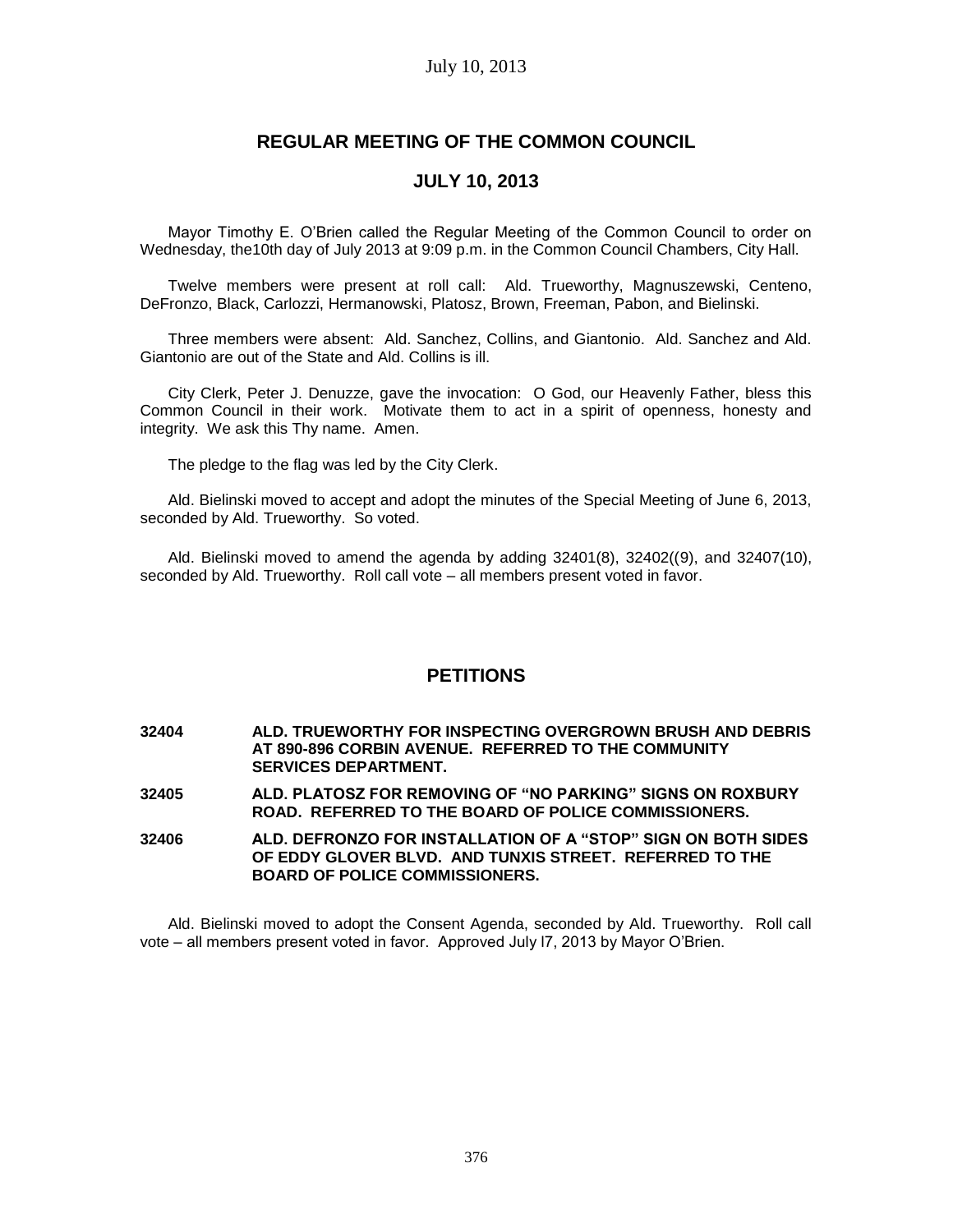# **CONSENT AGENDA**

# **CITY CLERK**

## **32388 RE: CLAIMS FOR INJURIES AND/OR PROPERTY DAMAGE**

To His Honor, the Mayor, and the Common Council of the City of New Britain: the undersigned beg leave to report the following:

#### CLAIMANTS NAME

- Denenholtz, Cheryl by Atty. Patricia A. Moss
- George, Margaret Rose
- Peszko, Alicja by Atty. Ryan M. Flood
- Rodriguez, Reynaldo

Peter J. Denuzze City Clerk

# **CITY PLAN**

### **32389 RE: ELAM STREET LOW SERVICE TANK REPLACEMENT**

To His Honor, the Mayor, and the Common Council of the City of New Britain: the undersigned beg leave to report the following:

The City Plan Commission, at its Regular Meeting held on July 1, 2013, voted 4 to 0 to recommend the following:

BACKGROUND: This report is prepared in accordance with Section 19-22 of the City Ordinances, which requires that all proposals involving the construction, removal, alteration or extension of any public building, structure or utility must be referred to the City Plan Commission for an advisory report to Council. The purpose of this review requirement is to ensure that such actions are consistent with the City's Plan of Conservation and Development and with good planning principles. This type of report is also consistent with the requirements of Connecticut State Statutes Section 8-24. The subject action considered in this report is the proposed replacement of the Water Department's low service zone storage tank.

FINDINGS: The project entails the construction of a new modern water storage tank to replace the existing four (4) million gallon low service storage tank at the Water Department's Elam Street property. The 6.65 acre Elam Street property has been the site of water tanks for many decades, serving to maintain adequate water pressure and flow to the higher, northwestern portions of the City and extended service area. The high service tank on the property was replaced in 2005, and will remain unchanged. The low service tank is being replaced now, due to age and deterioration over the past 50 plus years.

PLANNING AND ZONING CONSIDERATIONS: Although the site is in an S-3, single-family zoning district, per Section 40-10-50 of the Zoning Ordinances, essential municipal structures and uses, such as this, are exempted from the use regulations of the Zoning Ordinances, subject to the plans being referred to the City Plan Commission for this type of advisory report.

Construction of the new tank is not expected to have any adverse effect to the surrounding neighbors, given that water tanks have been sited on this property for nearly 80 years and all existing perimeter fencing and vegetation will remain in place. The new tank will be placed in a new location near the high service area tank tower. The old, low service tank location, lower and nearer to Elam Street on the site, will be converted to a detention basin.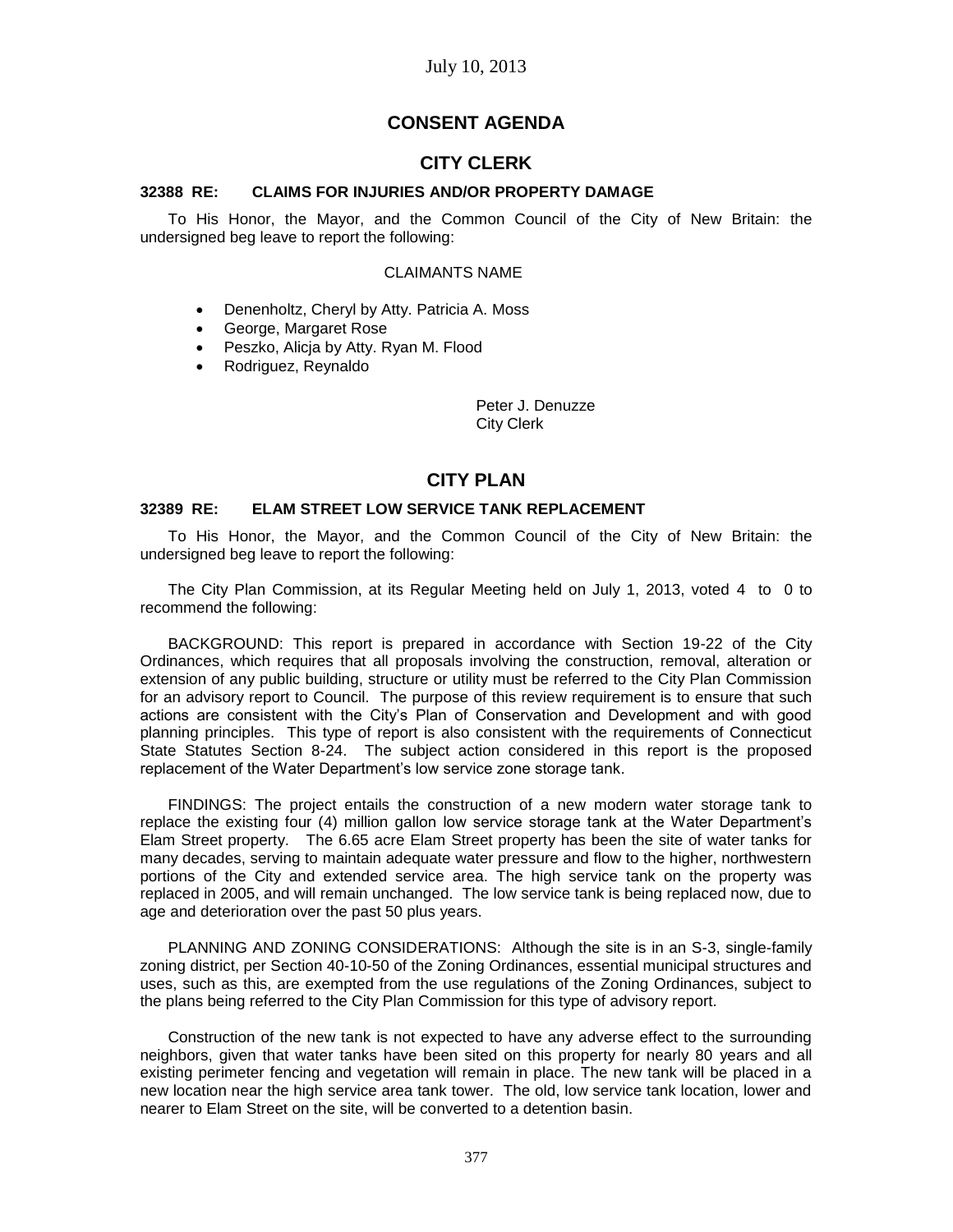The new tank location is 90 feet away from the nearest adjoining residential property lines, and it will be bermed for containment and drain towards the detention basin. It will be accessed from the existing gravel driveway from Elam Street that now accesses the high service tank. Total height of the new structure will be approximately 36 feet above grade, so it will not rise substantially above most of the existing mature trees on the site. Tank installation and berming and the replacement of a water transmission line to and from Corbin Avenue will necessitate removal of some of trees, however.

RECOMMENDATION: The City Plan Commission notes that the water department tanks at this location serve an essential function in providing water and fire protection service to a large portion of the city's populace and to a number of schools, large institutional uses and residential developments, as well as to the Pinnacle Heights Office and Technology Park. The Commission finds the proposed tank replacement project to be consistent with the city's planning goals and policies encouraging the regular maintenance and up-grade of the City's essential infrastructure. The Commission also notes the fact that the location is well suited to the use and that all reasonable safeguards and mitigation measures have been included in the plan. The Commission, therefore, strongly supports this low service storage tank replacement project, as proposed.

> STEPHEN A. SIDORAK Chairman

# **FINANCE DEPARTMENT**

#### **32390 RE: LINE ITEM TRANSFERS 6/29/13 THRU 6/30/13**

To His Honor, the Mayor, and the Common Council of the City of New Britain: the undersigned beg leave to report the following:

In accordance with the city of New Britain ordinance of Article VII – Finance, Section 2- 494(c), the following departments have transferred monies from one line item to another within their departmental budget (total department budget has not changed). Each transfer will be continuously numbered from month to month throughout the fiscal year. This report represents the transfers executed by the mayor in accordance with the aforementioned ordinance for the period ending June 30, 2013

|                                                     | 22. Department:<br>From:<br>To: | Fire<br>001212002-5334<br>001212002-5621<br>001212002-5624<br>001212002-5659           | \$1,500.00<br>\$900.00<br>\$3.000.00 | (Employee Physicals)<br>(Heat and Gas)<br>(Motor Fuel and Oil)<br>(Oper. Material & Supplies) |
|-----------------------------------------------------|---------------------------------|----------------------------------------------------------------------------------------|--------------------------------------|-----------------------------------------------------------------------------------------------|
|                                                     | Amount:                         | \$5,400.00                                                                             |                                      |                                                                                               |
| <b>Brief Description:</b><br>materials and supplies |                                 |                                                                                        |                                      | Funds needed for year end heating oil, motor oil and operating                                |
|                                                     | 23. Department:                 | <b>Public Works</b>                                                                    |                                      |                                                                                               |
|                                                     | From:                           | 001315005-5435                                                                         |                                      | (Streets Building Maintenance & Repairs)                                                      |
|                                                     | To:                             | 001316002-5435                                                                         |                                      | (Building Maintenance & Repairs)                                                              |
|                                                     | Amount:                         | \$6,000.00                                                                             |                                      |                                                                                               |
|                                                     | <b>Brief Description:</b>       | Funds needed for City Hall projects – tile roof work and masonry<br>wall waterproofing |                                      |                                                                                               |
|                                                     | 24. Department:                 | Parks & Recreation – American Savings Foundation Grant                                 |                                      |                                                                                               |
|                                                     | From:                           | 225420126-5124                                                                         |                                      | (Part Time Salaries)                                                                          |
|                                                     | To:                             | 225420126-5659                                                                         | \$2,500.00                           | (Oper. Material & Supplies)                                                                   |
|                                                     |                                 | 225420126-5440                                                                         | \$1.500.00                           | (Rental/Supplies Equip)                                                                       |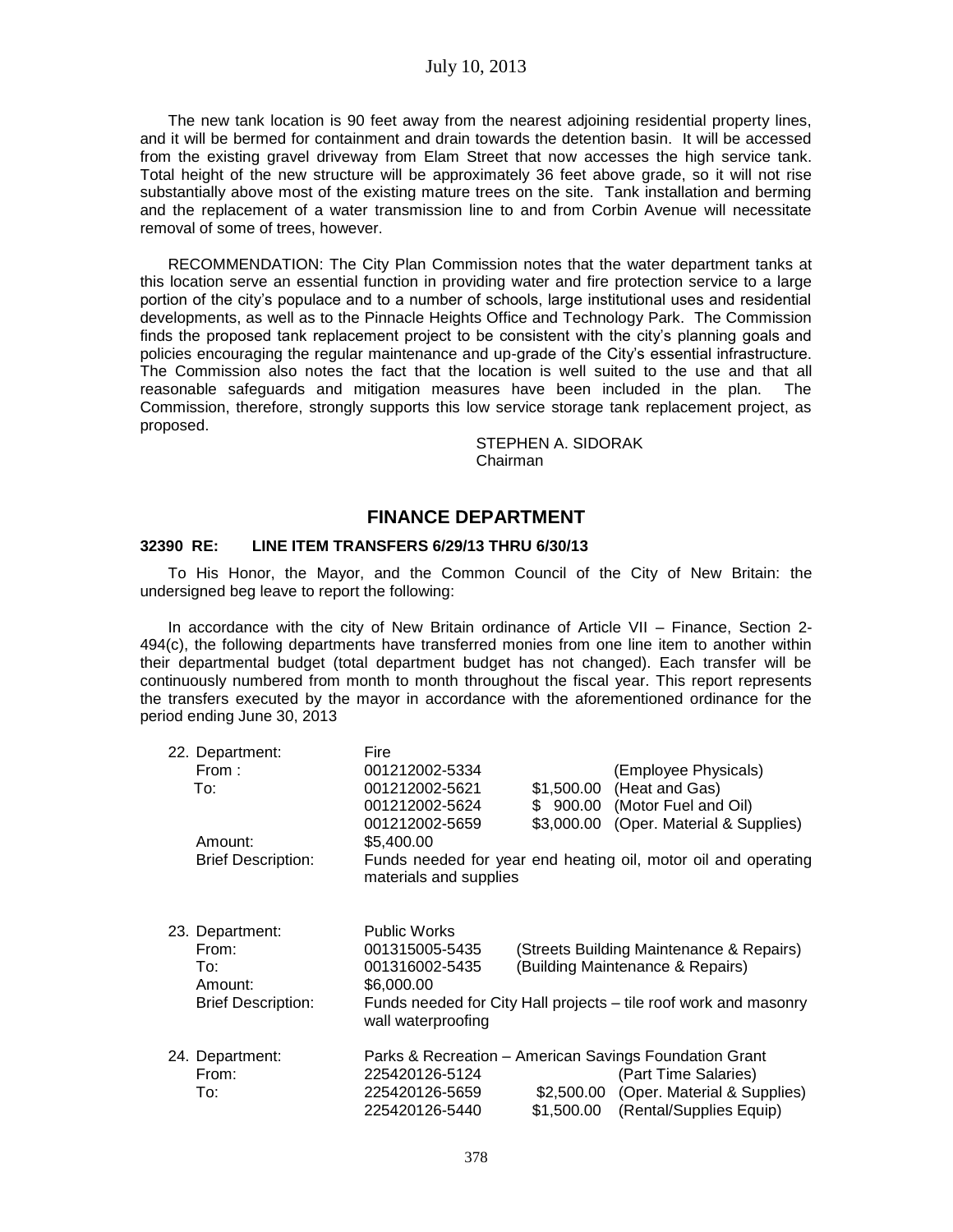Amount: \$4,000.00 Brief Description: Funds needed for after school supplies, rental and contractual

> Rebecca Salerni Acting Finance Director

# **PURCHASING DEPARTMENT**

## **32391 RE: COOPERATIVE PURCHASING – ROAD SALT FOR THE PUBLIC WORKS DEPARTMENT**

To His Honor, the Mayor, and the Common Council of the City of New Britain: the undersigned beg leave to report the following:

In accordance with City Code of Ordinances, Chapter 2, Article VIII, Division 1, Section 2-538 (a), a purchase order was requested for Road Salt by the Public Works Department for the 2013- 2014 Winter Season under the Capital Region Council of Governments (CRCOG) cooperative pricing.

| Supplier                                        | <b>Needed Supplies</b>                   | Quantity   | <b>Price</b> |
|-------------------------------------------------|------------------------------------------|------------|--------------|
| Cargill Deicing Technologies<br>Bridgeport, CT. | Road Salt for 2013-2014<br>Winter Season | 3.000 Tons | \$76.48      |

Total Costs \$229,440.00

The City is a member of CRCOG and was included again this year in their bid for Road Salt needed during the 2013-2014 Winter Season. CRCOG is a Purchasing Cooperative serving seventy-two (72) Municipalities, Boards of Education and Government Agencies within the State of Connecticut. This enabled CRCOG to get a very competitive price from Cargill Deicing Technologies for the Road Salt again this year for the City. The bid price that Cargill Deicing Technologies submitted was \$2.40 less than last year. Cargill Deicing Technologies has been supplying Road Salt to the City through CROG's cooperative pricing since 2008. The Public Works Department has been happy with the road salt provided by Cargill Deicing Technologies. Funding is available for this purchase within the Public Works Department's Ice and Snow Control, account number, 001315007-5659, Streets/Snow Removal, Operating Materials and Supplies.

RESOLVED: That the Purchasing Agent is hereby authorized to issue a standing purchase order for \$229,440.00 to Cargill Deicing Technologies of Bridgeport, CT for the purchase of 3,000 tons of Road Salt for the 2013-2014 Winter utilizing CRCOG's Cooperative Purchasing Pricing.

> Jack Pieper Purchasing Agent

## **32393 RE: HIGHWAY CASTINGS – PUBLIC WORKS DEPT.**

To His Honor, the Mayor, and the Common Council of the City of New Britain:the undersigned beg leave to report the following:

Public Bid No. 3731 was solicited and received in accordance with the Purchasing Ordinances of the City of New Britain for the purchase of Highway Castings for the New Britain Public Works Department, Utilities Division. The funding for this purchase is in the Public Works Department, Utilities Division's account number, 0082950302-5659 Capital Projects, Street Infrastructure Rehabilitation, Operating Material and Supplies.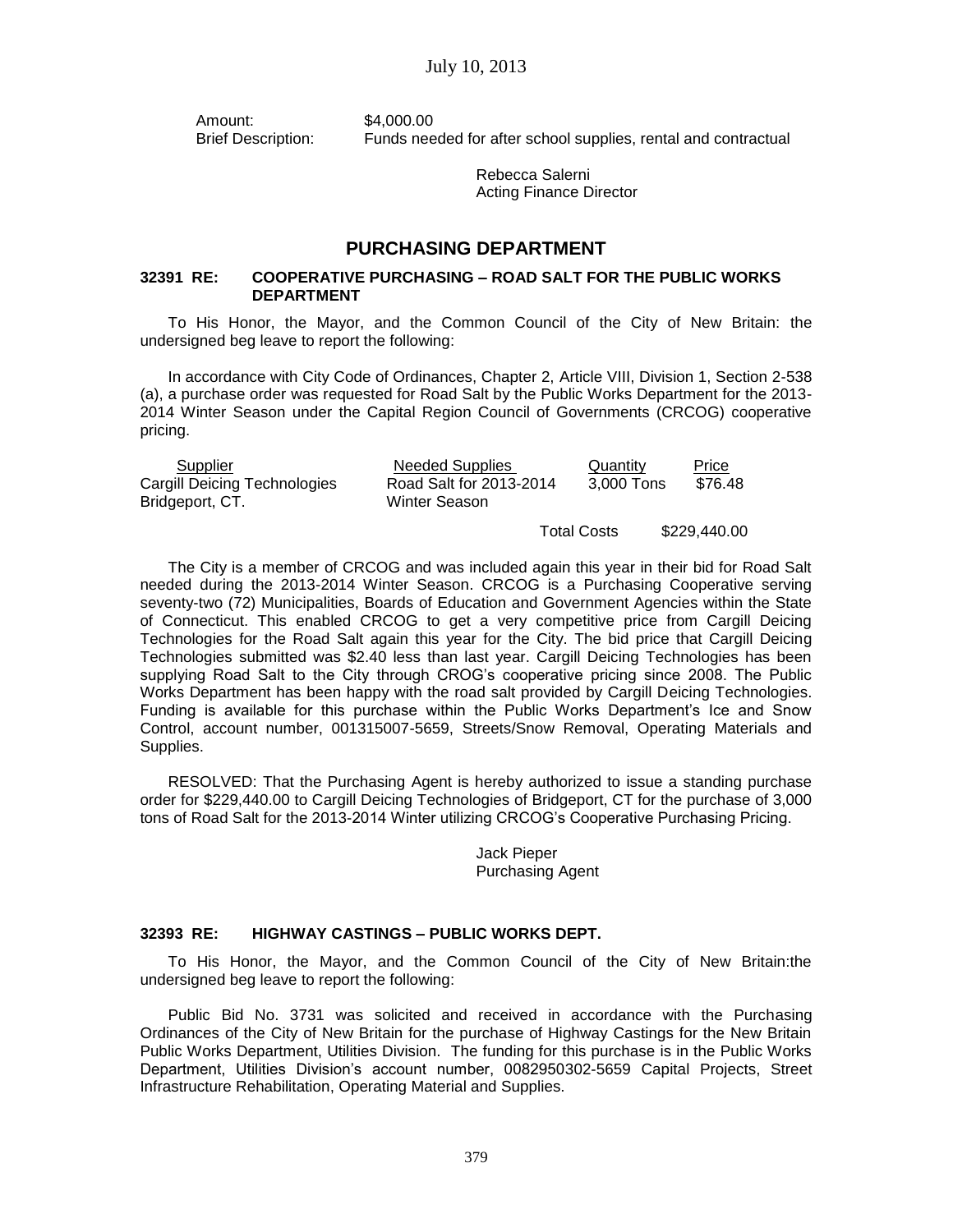Invitations to bid were solicited and the bid was duly advertised in the New Britain Herald Newspaper, the City and State of Connecticut's Department of Administration Services websites and mailed to seventeen (17) Casting Companies. The Purchasing Agent did not receive any letters from the Casting Companies on the mailing list who indicated that they could not respond to the bid request. The responses received are on file in the Town Clerks Office.

The bids were reviewed for conformance to specifications by the Public Works Department, Utilities Divison's Administration and the Purchasing Agent. HD Supply Waterworks who is a New Britain based company has submitted a bid that met the bid specifications and was within 10% of the lowest bid for the Highway Castings in item 1. Per City Ordinance Section 2-578, item 10, HD Supply Waterworks agreed to lower their bid to match the price submitted by the lowest bidder for the Highway Castings in item 1. HD Supply Waterworks has been supplying Highway Castings that are in item 1 to the City and was awarded the bid the last time the Highway Castings was put out to bid in 2012.Therefore the Deputy Director of the Public Works Department is recommending the bid be awarded again to HD Supply Waterworks of New Britain, CT. for the Highway Castings in item 1.

RESOLVED: That the Purchasing Agent is hereby authorized to issue a standing Purchase Order to HD Supply Waterworks of New Britain, CT for the purchase of Highway Castings in item 1 for the New Britain Public Works Department, Utilities Division per the attached pricing, terms and specifications of Public Bid No. 3731.

> Jack Pieper Purchasing Agent

## **32394 RE: PARK CONCESSION RIGHTS – PUBLIC WORKS PARK AND RECREATION DIVISION**

To His Honor, the Mayor, and the Common Council of the City of New Britain: the undersigned beg leave to report the following:

Public Bid No. 3735 was solicited and received in accordance with the Purchasing Ordinances of the City of New Britain for Park Concession Rights at various City Parks. Under the terms of this public bid, bidders were to offer payment to the City for the right to provide concession services at various City Parks.

Invitations to bid were solicited and the bid was duly advertised in the New Britain Herald, the City and State of Connecticut's Department of Administration Services websites and mailed to thirty-three (33) Concession Companies. The Purchasing Agent did not receive any letters from the Concession Companies on the mailing list who indicated they could not provide a response to the bid request. Only one (1) was received again this year which is on file in the Town Clerk's Office.

The bid was reviewed for conformance to specifications by the Public Works Department, Parks and Recreation Division's Administration and the Purchasing Agent. Therefore the Deputy Director of the Public Works Department is recommending that Plagia Company, Inc of Waterbury, CT be awarded the Concession Rights for Chesley Park, A.W. Stanley Park, Stanley Quarter Park, Washington Park, Willow Street Park, Walnut Hill Play Ground and Willow Brook Pool who offered a payment of \$1,153.00 to the City for these Parks. Plagia Company Inc was awarded the bid last year and had the concession rights for Chesley Park, A.W. Stanley Park, and Stanley Quarter Park.

RESOLVED: That the Purchasing Agent is hereby authorized to grant Plagia Company, Inc of Waterbury, CT the concession rights for Chesley Park, A.W. Stanley Park, Stanley Quarter Park, Washington Park, Willow Street Park, Walnut Hill Play Ground and Willow Brook Pool in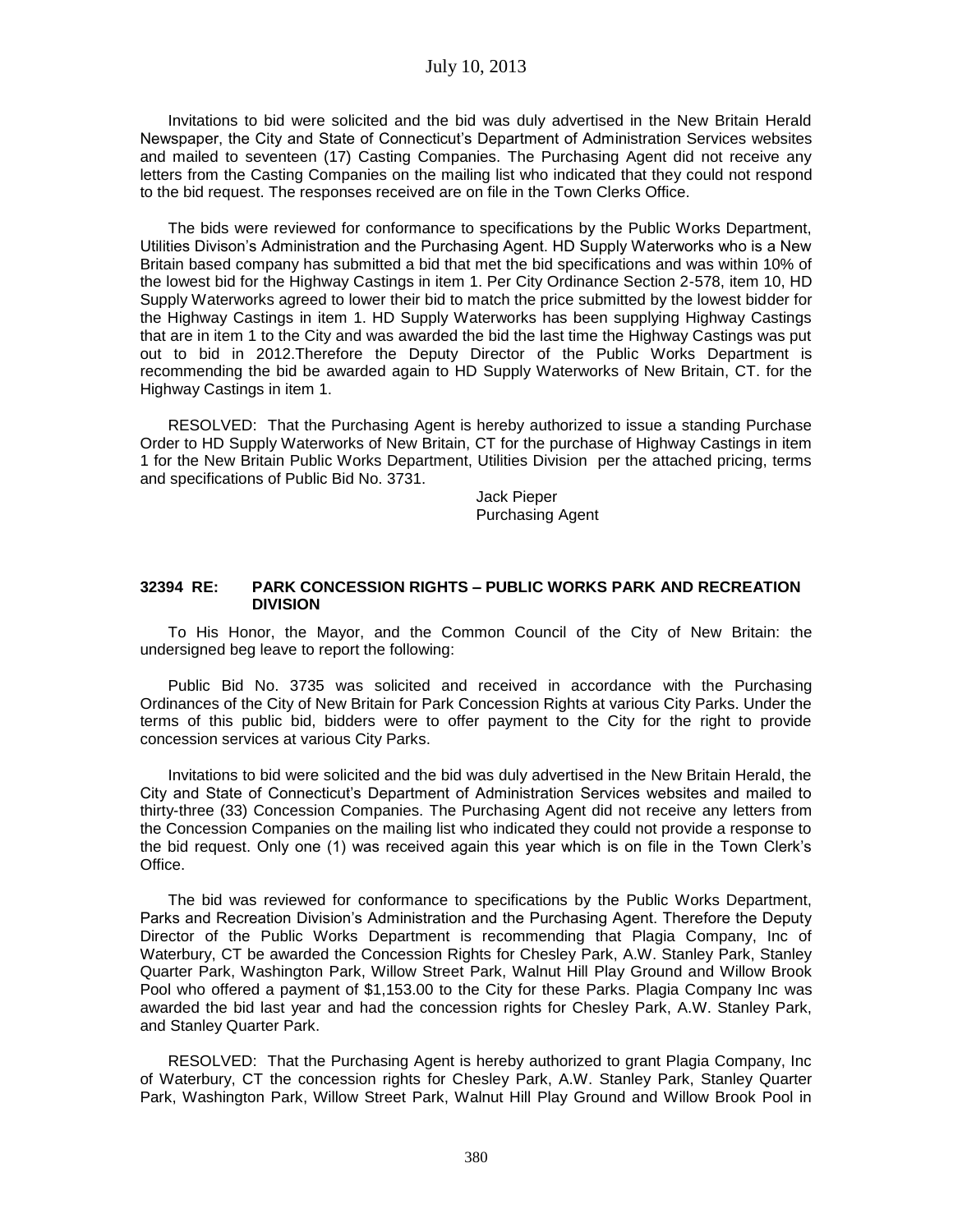accordance with the payment, terms and specifications of Public Bid No. 3735.

### Jack Pieper Purchasing Agent

#### **32395 RE: ANNUAL SOFTWARE RENEWAL FOR TECHNOLOGY DEPARTMENT**

To His Honor, the Mayor, and the Common Council of the City of New Britain: the undersigned beg leave to report the following:

In accordance with City Code of Ordinances, Chapter 2, Article VIII, Division 1, Section 2-541 a "Sole source, goods and services" purchase order was requested by the New Britain Information Technology Department for the annual renewal of their Environmental Systems Research Institute, Inc. (ESRI) Software Enterprise Level Agreement.

| Supplier                                       | Service         | Amount      |
|------------------------------------------------|-----------------|-------------|
| Environmental Systems Research Institute, Inc. | Annual Software | \$50,000,00 |
| Redlands, CA                                   | License Renewal |             |

The New Britain Information Technology Department has requested an annual license renewal of their ESRI geographic information system software. "GIS" is a system of hardware and software used for storage, retrieval, mapping and analysis of geographic data. ESRI Software is the mechanism to capture and store all geographical information utilized by the City Public Services and Safety Departments. It is the tool used to aid in analysis, assessment, routing, planning, and documenting all of geographic information as it pertains to the City of New Britain and its surrounding properties. ESRI is the premier defacto software company with no dealers or resellers. The initial data capture investment using the ESRI software was high in man hours and change to the software would negate years of work building the database to its current useable status. Therefore it would be impossible to find another source or supplier to provide a competitive bid for the annual license renewal. In addition, this Municipal Enterprise Level Agreement for populations 50,000 – 100,000 and other size municipalities is on State Contract B-03-103. Funding for this Annual ESRI Software License Renewal is available in the Information Technology Department's account number 001107006-5434, Maintenance Contracts.

RESOLVED: The Purchasing Agent is hereby authorized to issue a purchase order for \$50,000.00 to Environmental Systems Research Institute, Inc. of Redlands CA for the Annual ESRI Software License Renewal for the New Britain Information Technology Department.

> Jack Pieper Purchasing Agent

# **TAX COLLECTOR**

#### **32396 RE: TAX ABATEMENTS, CORRECTIONS AND REFUNDS**

To His Honor, the Mayor, and the Common Council of the City of New Britain: the undersigned beg leave to report the following:

The Collector of Taxes has referred a list of tax abatements, corrections and refunds. Acceptance and adoption is respectfully recommended.

> Cheryl S. Blogoslawski Tax Collector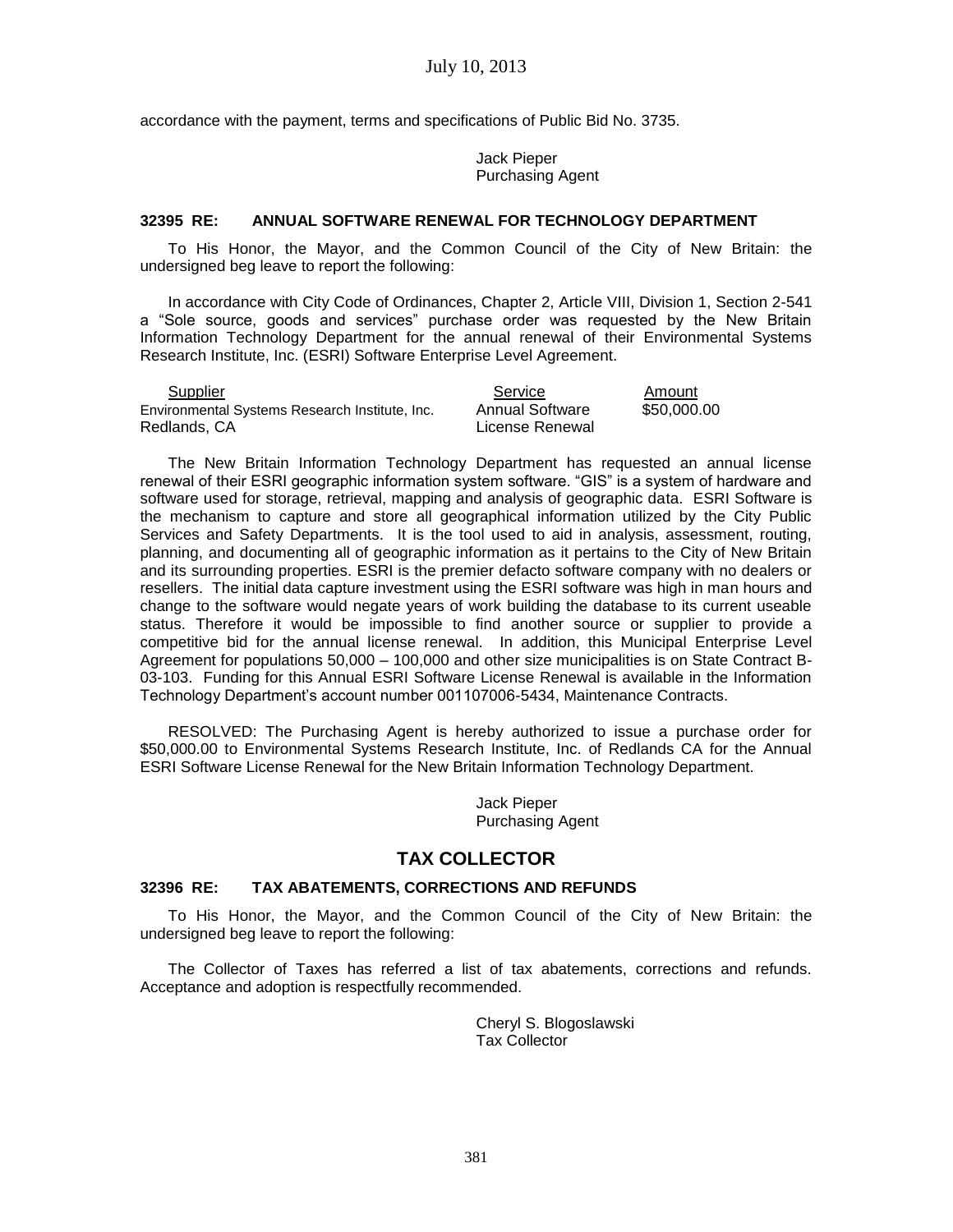## **COMMITTEE ON PLANNING, ZONING AND HOUSING**

#### **32338-1 RE: THE PROPOSED SALE OF 216 HIGH STREET TO FRANCIS D. RUTKOWSKI**

To His Honor, the Mayor, and the Common Council of the City of New Britain: the undersigned beg leave to report the following:

The Committee on Planning, Zoning and Housing at a regular meeting and public hearing held on Tuesday evening, Juy 2, 2013 at 7:00 p.m. in the Council Chambers to which was referred the matter Item #32338 – Purchase and Sale Agreement with Francis D. Rutkowski for 216 High Street voted to accept and recommend that the following resolution be referred back to the Common Council with a favorable recommendation.

> Alderman Roy Centeno Chair

#### **32293-1 RE: PROPOSED SALE OF 177 BRITTANY FARMS ROAD, UNIT 17F TO MICHAEL BRENNAN**

To His Honor, the Mayor, and the Common Council of the City of New Britain: the undersigned beg leave to report the following:

The Committee on Planning, Zoning and Housing at a regular meeting and public hearing held on Tuesday evening, July 2, 2013 at 7:00 p.m. in the Council Chambers to which was referred the matter of Item #32293 – Sale of Real Property to Michael Brennan known as 177 Brittany Farms Road, Unit 17F voted to accept as amended and recommend that the following resolution be referred back to the Common Council with a favorable recommendation.

> Alderman Roy Centeno **Chair**

#### **32294-1 RE: PROPOSED SALE OF 334 SOUTH MAIN STREET TO GOOD GUYZ, LLC**

To His Honor, the Mayor, and the Common Council of the City of New Britain: the undersigned beg leave to report the following:

The Committee on Planning, Zoning and Housing at a regular meeting and public hearing held on Tuesday evening, July 2, 2013 at 7:00 p.m. in the Council Chambers to which was referred the matter Item #32294 – Purchase and Sale Agreement with Good Guyz, LLC for 334 South Main Street voted to accept and recommend that the following resolution be referred back to the Common Council with a favorable recommendation.

> Alderman Roy Centeno Chair

# **REPORTS OF LEGISLATIVE COMMITTEES, BOARDS, COMMISSIONS AND DEPARTMENTS**

# **PURCHASING DEPARTMENT**

## **32392 RE: COOPERATIVE PURCHASING – NEW FORD FUSION AND JEEP PATRIOT FOR THE HEALTH DEPT. BUILDING DIVISION**

To His Honor, the Mayor, and the Common Council of the City of New Britain: the undersigned beg leave to report the following: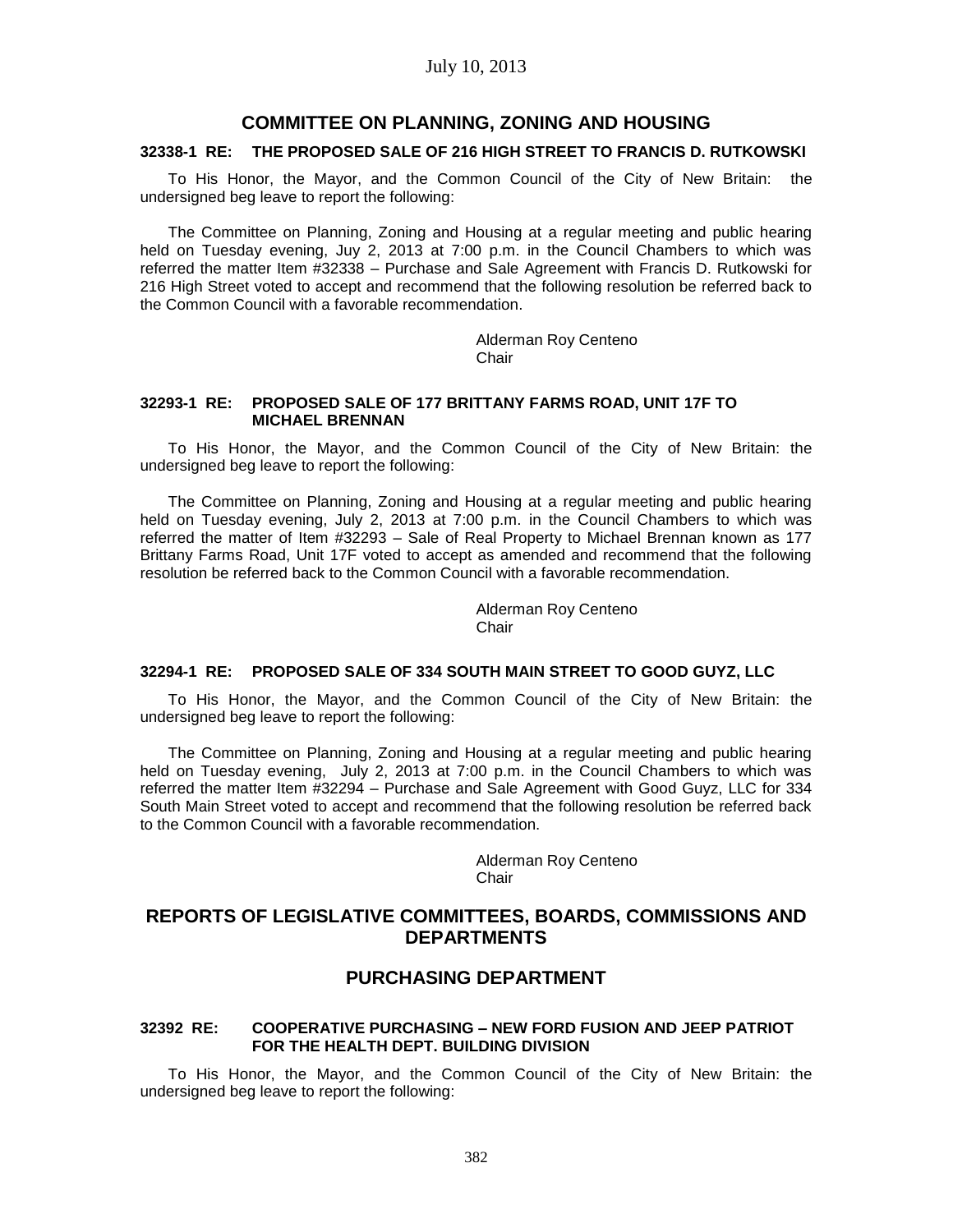In accordance with City Code of Ordinances, Chapter 2, Article VIII, Division 1, Section 2-538 (a), a purchase order was requested by the New Britain Health Department for the following under the Sate of Connecticut's Cooperative Purchasing Plan:

| Supplier<br>Crowley Ford - Plainville, CT. | Item<br>2013 Ford Fusion | Price<br>\$17,472.00 |
|--------------------------------------------|--------------------------|----------------------|
| Crowley Jeep- Bristol, CT.                 | 2013 Jeep Patriot        | \$20,251,90          |
|                                            |                          |                      |

The New Britain Health Department, Building Division, requested the purchase of a new 2013 Ford Fusion from Crowley Ford and a 2013 Jeep Patriot from Crowley Jeep utilizing the State of Connecticut's Contract Award #10PSX0239. The new Ford Fusion and Jeep Patriot will be replacing existing Building Division vehicles that they have been utilizing since 1995. The existing vehicles had rotted frames and were beyond repair. They were included last month in the Sale of Surplus Equipment and Vehicle, Bid S-165, and were sold to the highest bidder. Funding is available for this purchase within the 2011 Capital Equipment Bond, JL account number 0041400211-56051, Building, New Vehicles.

RESOLVED: That the Purchasing Agent is hereby authorized to issue a purchase order to Crowley Ford of Plainville, CT for \$17,472.00 for the purchase of a new 2013 Ford Fusion and \$20,251.90 to Crowley Jeep of Bristol, CT for the purchase of a new 2013 Jeep Patriot for the New Britain Health Department, Building Division, utilizing the State of Connecticut's Cooperative Purchasing Plan, Contract Award #10PSX0239.

## Jack Pieper Purchasing Agent

Total

\$37,723.90

Ald. Trueworthy moved to accept and adopt, seconded by Ald. Bielinski. Ald. Trueworthy moved to table, seconded by Ald. Bielinski. So voted. TABLED

# **RESOLUTIONS RETURNED FROM COMMITTEE**

## **32338-2 RE: THE SALE OF 216 HIGH STREET TO FRANCIS D. RUTKOWSKI**

To His Honor, the Mayor, and the Common Council of the City of New Britain: the undersigned beg leave to recommend the adoption of the following:

Resolution Summary: PURPOSE. To convey a City of New Britain-owned property for offstreet parking for an Apartment building owned by Mr. Rutkowski.

WHEREAS, The City of New Britain currently owns property located at 216 High Street, which has been vacant for a number of years: and

WHEREAS, Francis D. Rutkowski has offered to purchase the property for Twenty Two Thousand, Seven Hundred Dollars, (\$22,700.00), to be used for parking in connection with his apartment building; and

WHEREAS, It is in the best interest of the City of New Britain to have this property added to the grand list; now, therefore, be it

RESOLVED, that Timothy E. O'Brien, Jr., Mayor, be and is hereby authorized to negotiate and execute on behalf of the City of New Britain, a Purchase and Sales Agreement with Francis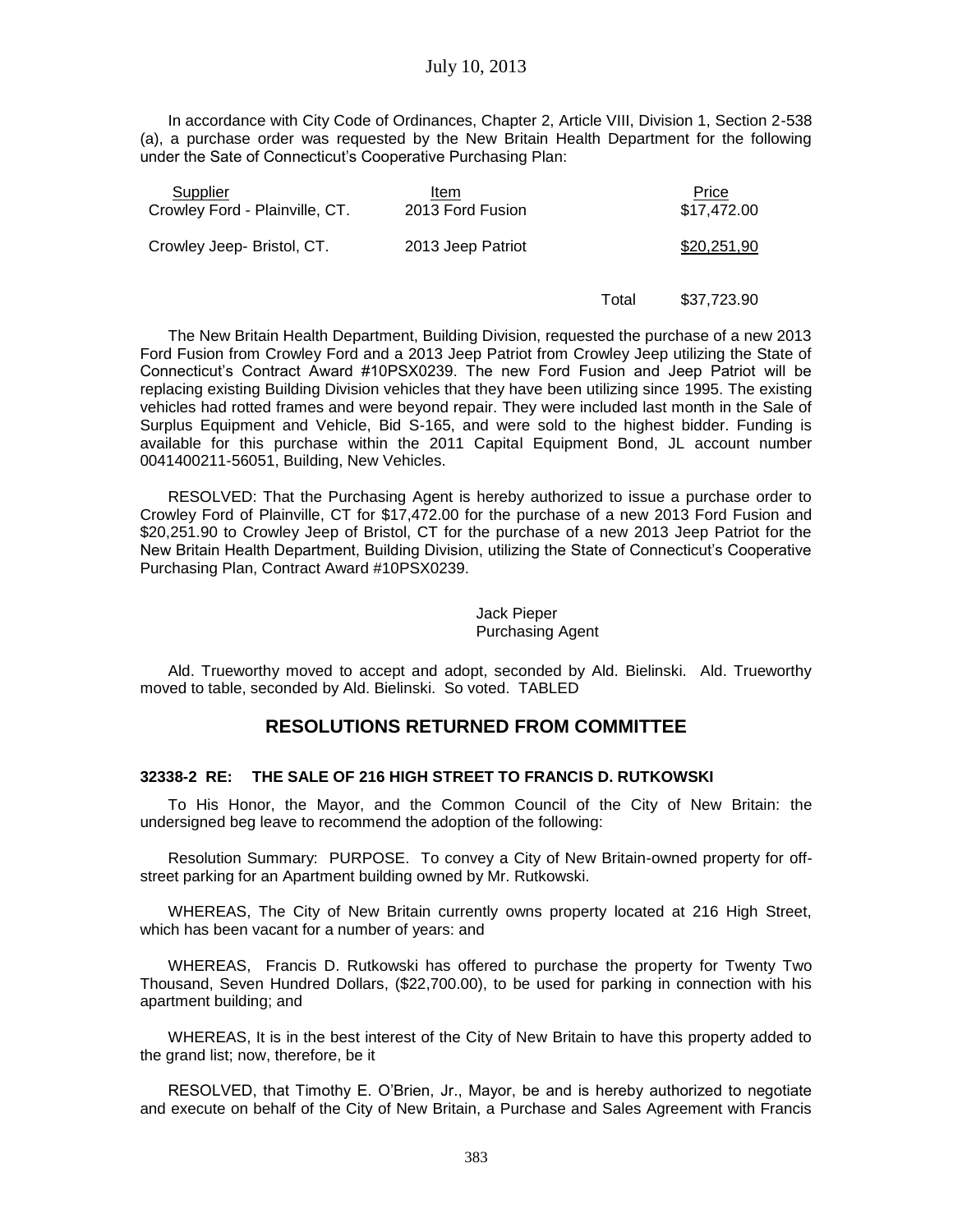D. Rutkowski, for property known as 216 High Street, and to execute any and all documents necessary for the conveyance of said property in accordance with the terms of said agreement at a sale price of not less than Twenty Two Thousand, Seven Hundred Dollars, (\$22,700.00).

#### Alderman Lawrence Hermanowski

Ald. Hermanowski moved to accept and adopt, seconded by Ald. Bielinski. So voted. Approved July 11, 2013 by Mayor Timothy E. O'Brien.

### **32293-2 RE: THE SALE OF 177 BRITTANY FARMS RD. UNIT 17F TO MICHAEL BRENNAN**

To His Honor, the Mayor, and the Common Council of the City of New Britain: the undersigned beg leave to recommend the adoption of the following:

WHEREAS, the City of New Britain Commission on Community and Neighborhood Development has acquired a non-performing asset known as 177 Brittany Farms Road, Unit 17F, and

WHEREAS, the City of New Britain has actively marketed the real property for sale, and

WHEREAS, the City has received a bonafide offer to purchase from Michael Brennan, in the amount of one hundred fifteen thousand dollars (\$115,000) one hundred seven thousand five hundred dollars (\$107,500, and

WHEREAS, the City of New Britain is interested in minimizing the maintenance cost and expense and to have the real property restored back to the City's grand list;

NOW, THEREFORE, BE IT RESOLVED, that Timothy E. O'Brien, Jr., Mayor, be and is hereby authorized to execute on behalf of the City of New Britain a Purchase and Sales Agreement with Michael Brennan for the real property known as 177 Brittany Farms Road, Unit 17F, and to execute any and all documents necessary for the conveyance of said real property in accordance with terms of said Agreement at a sale price of not less than one hundred fifteen thousand dollars (\$115,000) one hundred seven thousand five hundred dollars (\$107,500).

> Alderman Carlo Carlozzi, Jr. Alderman Lawrence J. Hermanowski Alderwoman Eva Magnuszewski

Ald. Carlozzi moved to accept and adopt, seconded by Ald. Pabon. So voted. Approved July 17, 2013 by Mayor Timothy E. O'Brien.

## **32294-2 RE: THE SALE OF 334 SOUTH MAIN STREET TO GOOD GUYZ, LLC**

To His Honor, the Mayor, and the Common Council of the City of New Britain: the undersigned beg leave to recommend the adoption of the following:

Resolution Summary: PURPOSE. To convey a City of New Britain owned property for rehabilitation and housing.

WHEREAS, The City of New Britain is committed to improving the housing stock and quality of life of its residents; and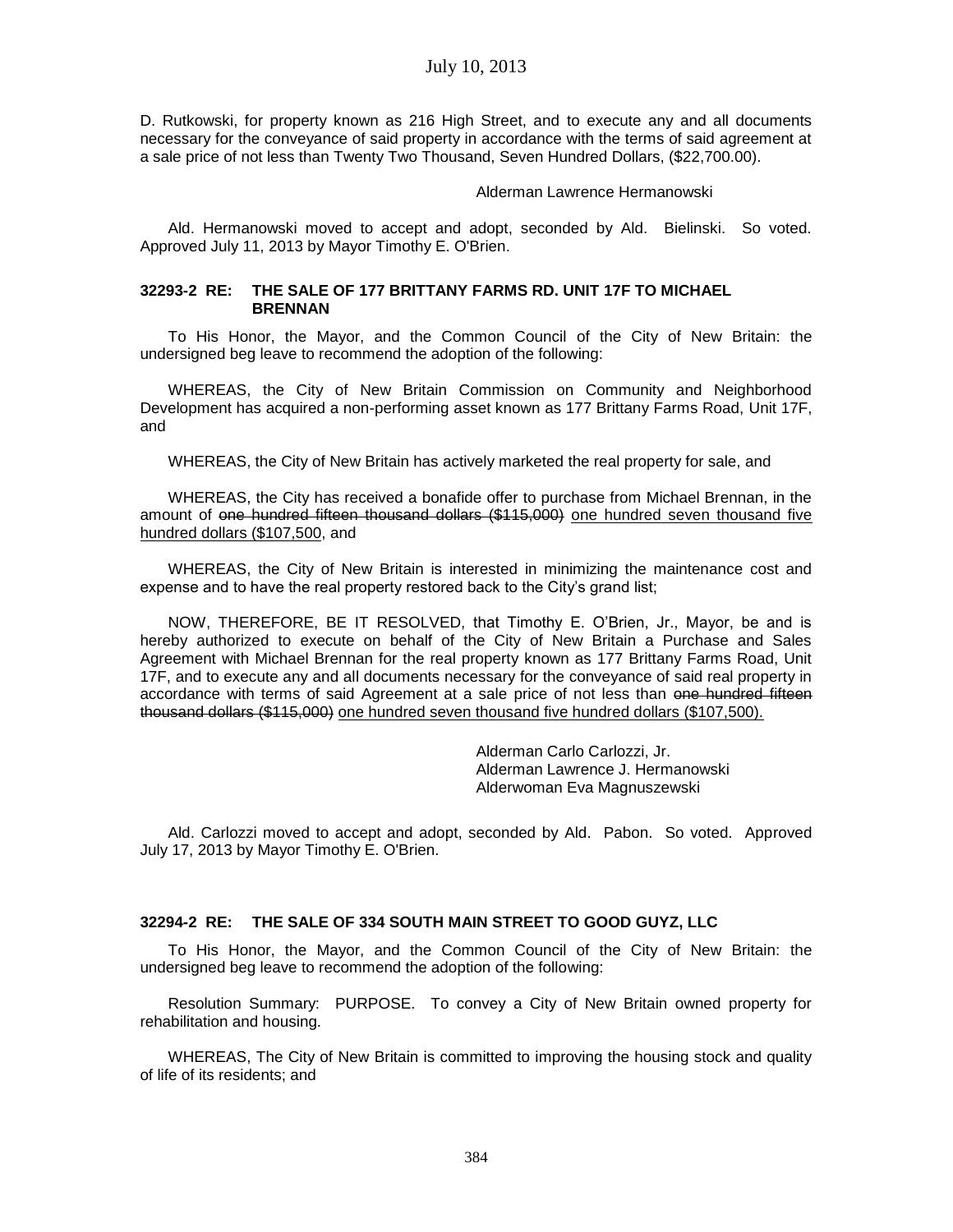WHEREAS, The City of New Britain currently owns property known as 334 South Main Street which has been acquired through the foreclosure process; and

WHEREAS, Good Guyz LLC has offered to purchase the property for \$42,000.00 and will immediately rehabilitate the condition of the building ; and

WHEREAS, Good Guyz LLC has had past experience in rehabilitating buildings and improving the appearance and condition of residential property; and

WHEREAS, Good Guyz LLC will agree to a clause that the property will automatically revert back to the City of New Britain if it does not obtain a Certificate of Occupancy within one year of the date of purchase; and

WHEREAS, it is in the best interests of the City of New Britain to have this property rehabbed and restored to the grand list; now, therefore, be it

RESOLVED, That Timothy E. O'Brien, Jr., Mayor, be and is hereby authorized to negotiate and execute on behalf of the City of New Britain a Purchase and Sales Agreement with Good Guyz LLC for property known as 334 South Main Street and to execute any and all documents necessary for the conveyance of said property in accordance with the terms of said agreement at a sale price of not less than Forty Two Thousand Dollars (\$42,000.00).

#### Alderman Michael Trueworthy

Ald. Trueworthy moved to accept and adopt, seconded by Ald. Bielinski. So voted. Approved July 17, 2013 by Mayor Timothy O'Brien.

# **NEW BUSINESS**

# **RESOLUTIONS**

#### **32397 RE: JUSTICE ASSISTANCE GRANT TO THE N.B. POLICE DEPT. - \$38,267.00**

To His Honor, the Mayor, and the Common Council of the City of New Britain: the undersigned beg leave to recommend the adoption of the following:

WHEREAS, the Bureau of Justice Assistance (BJA), has funding available under the Edward Byrne Memorial Justice Assistance Grant (JAG) Formula Program, and,

WHEREAS, these funds are to be used to investigate gang, gun and drug related crimes, direct additional officers to active crime locations in the community and support police public service outreach programs, and,

WHEREAS, there is no requirement for a cash match, and,

WHEREAS, these funds, in the amount of \$38,267, will be used as set forth in the budget listed below, THEREFORE, BE IT

RESOLVED, that Mayor Timothy O'Brien be granted permission to apply for a Justice Assistance Grant in the sum of \$38,267, as follows:

> Revenue: 269211145-4223 Federal Revenue \$ 38,267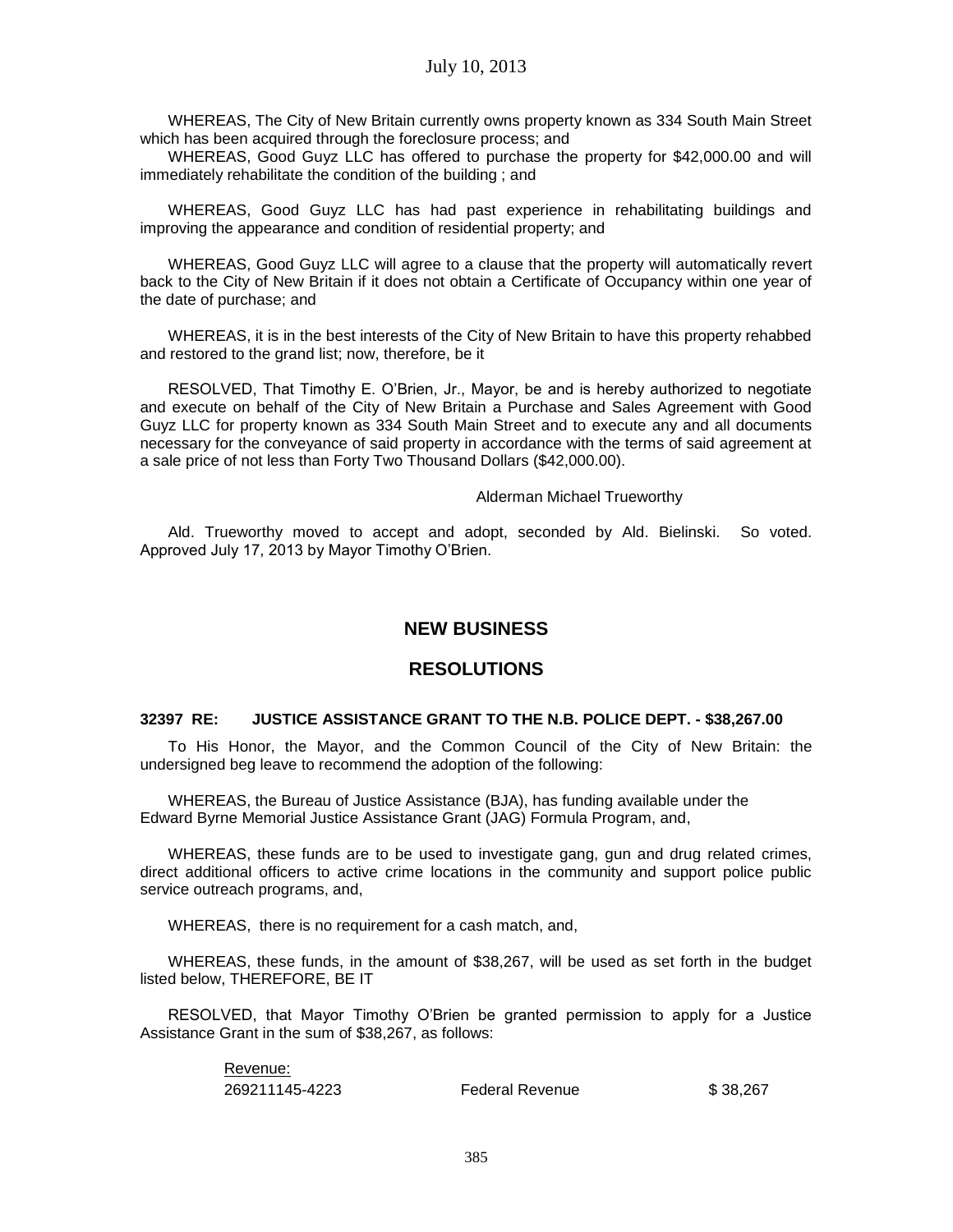Expenditures:

| EXPERIGIUMES.  |                           |          |
|----------------|---------------------------|----------|
| 269211145-5122 | OT - "Hot Spots"          | \$20,267 |
| 269211145-5122 | OT - Community Outreach   | \$7,000  |
| 269211145-5814 | Police Explorers          | \$6,000  |
| 269211145-5813 | Police Athletic League    | \$5,000  |
|                | <b>Total Expenditures</b> | \$38,267 |

Ald. Suzanne Bielinski - Police Liaison Ald. Carlo Carlozzi, Jr. - Police Liaison Ald. Roy Centeno - Police Liaison Ald. Lawrence Hermanowski- Police Liaison Ald. Wilfredo Pabon - Police Liaison Ald. Emmanuel Sanchez - Police Liaison

Ald. Bielinski moved to accept and adopt, seconded by Ald. Pabon. So voted. Approved July 17, 2013 by Mayor Timothy E. O'Brien.

### **32398 RE: LICENSE – NEW BRITAIN BONANZA FESTIVAL – AUGUST 11, 18 AND 25, 2013**

To His Honor, the Mayor, and the Common Council of the City of New Britain: the undersigned beg leave to recommend the adoption of the following:

RESOLVED; by the Common Council of the City of New Britain that the Mayor be and is hereby authorized to issue to the Civic Mind Studios said licenses as may be issued under Chapter 5, Section 5-15 through 5-22 of the Code of Ordinances for Sunday, August 11, 18 and 25, 2013 from 12:00 p.m. – 5:00 p.m. for the purpose of conducting the New Britain Bonanza Festival on Main Street/Central Park, New Britain, Conn.

Alderman Lawrence Hermanowski

Ald. Hermanowski moved to accept and refer to the License Committee, seconded by Ald. Black. So voted. Approved July 17, 2013 by Mayor Timothy E. O'Brien.

## **32399 RE: SALE OF 57 COURT STREET TO MARLIN INVESTMENTS LLC AT A SALES PRICE OF NOT LESS THAN \$82,000.00**

To His Honor, the Mayor, and the Common Council of the City of New Britain: the undersigned beg leave to recommend the adoption of the following:

Resolution Summary: PURPOSE. To convey a City of New Britain-owned property for rehabilitation and housing.

WHEREAS, The City of New Britain is committed to improving the housing stock and quality of life of its residents; and

WHEREAS, The City of New Britain currently owns property known as 57 Court Street which has been acquired through the foreclosure process; and

WHEREAS, Marlin Investments LLC has offered to purchase the property for \$82,000.00 and will immediately rehabilitate the condition of the building; and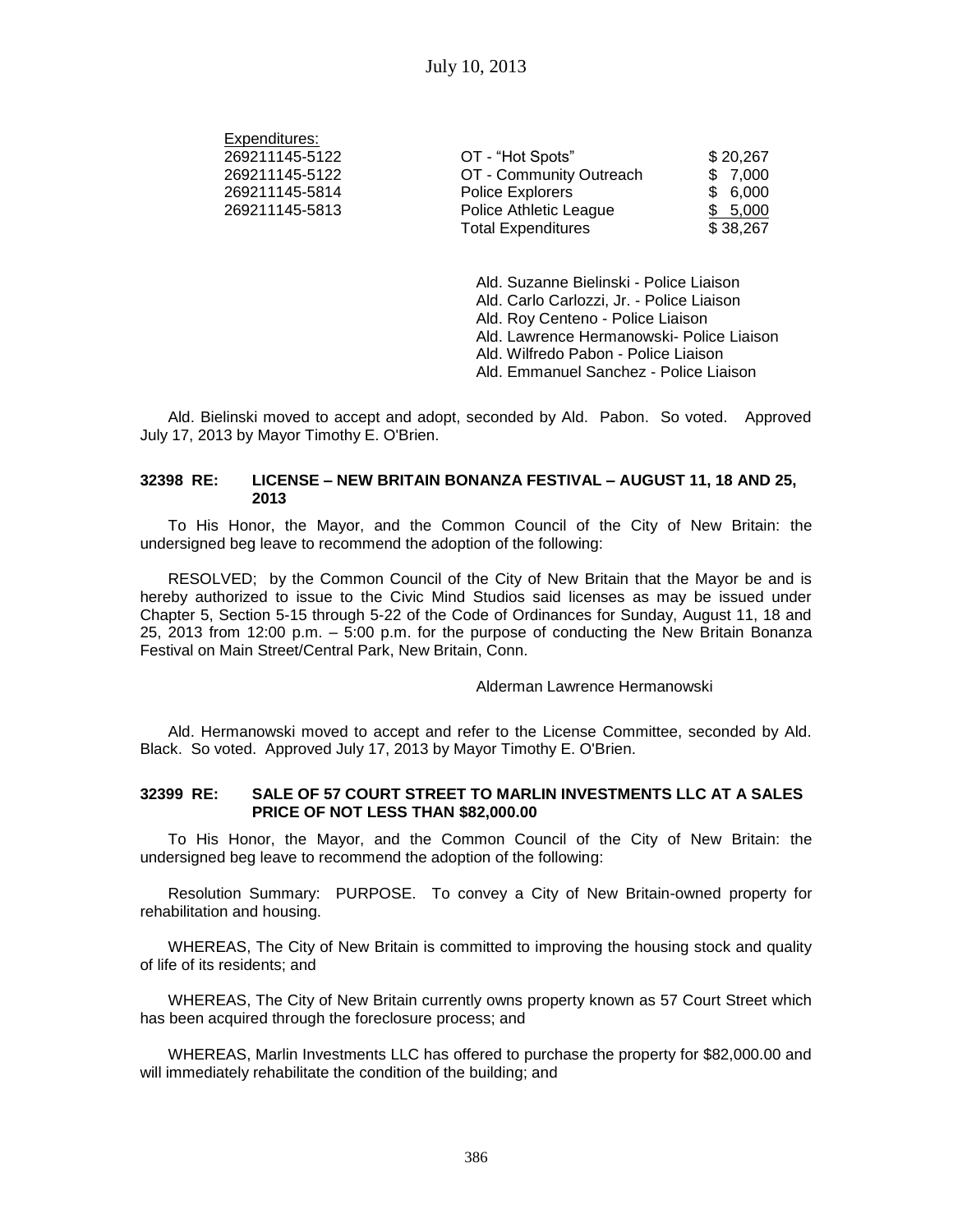WHEREAS, Marlin Investments LLC has had past experience in rehabilitating buildings and improving the appearance and condition of residential property; and

WHEREAS, Marlin Investments LLC intends to spend approximately One Million Dollars (\$1,000,000) in rehabilitating and refurbishing this building; and

WHEREAS, Marlin Investments LLC will agree to a clause that the property will automatically revert back to the City of New Britain if it does not obtain a Certificate of Occupancy within Fifteen months of the date that all City permits are issued; but in no event longer than two years from the purchase; and

WHEREAS, it is in the best interests of the City of New Britain to have this property rehabbed and restored to the grand list; now, therefore, be it

RESOLVED, That Timothy O'Brien, Jr., Mayor, be and is hereby authorized to negotiate and execute on behalf of the City of New Britain, a Purchase and Sale Agreement with Marlin Investments LLC for property known as 57 Court Street, and to execute any and all documents necessary for the conveyance of said property in accordance with the terms of said agreement at a sale price of not less than Eighty Two Thousand Dollars, (\$82,000.00).

#### Alderman Michael Trueworthy

Ald. Trueworthy moved to accept and refer to the Committee on Planning, Zoning and Housing, seconded by Ald. Bielinski. So voted. Approved July 17, 2013 by Mayor Timothy E. O'Brien.

#### **32400 RE: PROPOSED AMENDMENT TO SEC. 2-580 ADDING SUBSECTION (C) CONCERNING CONTRACTUAL PROVISIONS**

To His Honor, the Mayor, and the Common Council of the City of New Britain: the undersigned beg leave to recommend the adoption of the following:

BE IT ORDAINED BY THE COMMON COUNCIL OF THE CITY OF NEW BRITAIN that Chapter 2 of the Code of Ordinances be amended by adding the following subsection (c) to Section 2-580 –Contractual provisions concerning wages and employment of residents to read as follows (inserted text appears in underline; deleted text appears in strikethrough; new sections begin with the word {new};

Section 2-580 Contractual provisions concerning wages and employment of residents (c) With all construction contracts over ten million dollars (\$10,000,000), including school construction projects, the contract shall require that (1) all workers on the project have health care coverage that is not a high-deductible plan and that is at least up to \_\_\_\_\_\_ standard, (2) a minimum of twenty-five percent of workers on the project be New Britain residents, including at least: fifteen percent (15%) persons of color, five percent (5%) women and five percent (5%) veterans and (3) have a minimum of fifteen percent (15%) of workers, and all new hires, in a qualified apprenticeship program.

Alderman Michael Trueworthy

Ald. Trueworthy moved to accept and refer to the Committee on Administration Finance and Law, seconded by Ald. Bielinski. So voted. Approved July 17, 2013 by Mayor Timothy E. O'Brien.

### **32401 RE: LICENSE – ST. MARY ROMAN CATHOLIC CHURCH, PATRONAL FEAST OF OUR LADY OF THE ASSUMPTION – AUG. 10, 2013**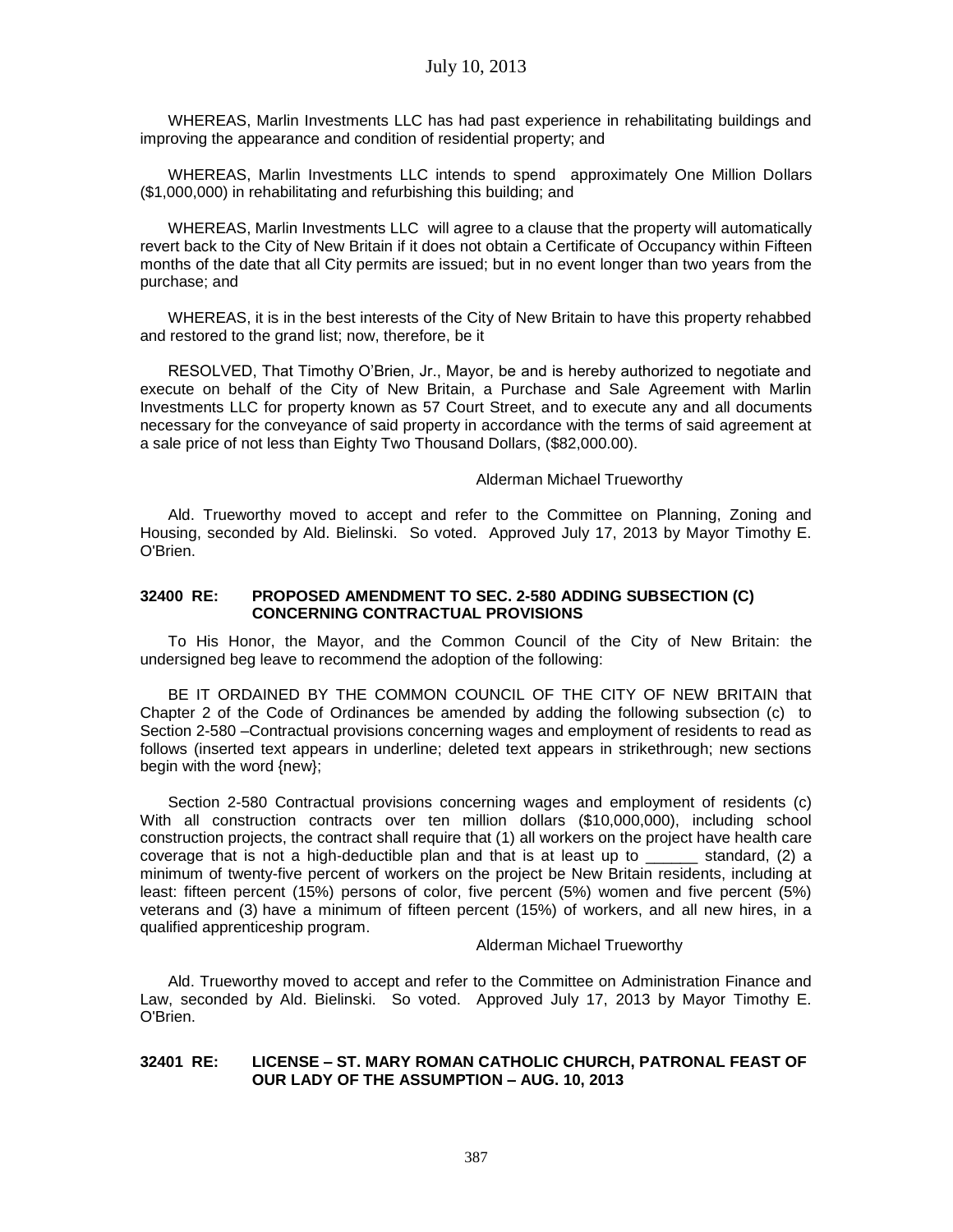To His Honor, the Mayor, and the Common Council of the City of New Britain: the undersigned beg leave to recommend the adoption of the following:

RESOLVED; by the Common Council of the City of New Britain that the Mayor be hereby authorized to issue to the Saint Mary Roman Catholic Church, Patronal feast of Our Lady of the Assumption said license as may be issued under Chapter 5, Section 5-15 through 5-22 of the Code of Ordinances for Saturday, August 10, 2013 for the purpose of conducting their annual festival on Beaver Street (Lafayette Street to Broad Street).

#### Alderman Lawrence J. Hermanowski

Ald. Hermanowski moved to accept and refer to the License Committee, seconded by Ald. Black. So voted. Approved July 17, 2013 by Mayor Timothy E. O'Brien.

#### **32402 RE: AUTHORIZING THE MAYOR TO EXECUTE THE COMMERCIAL PROPERTY ASSESSED CLEAN ENERGY ("C-PACE") AGREEMENT**

To His Honor, the Mayor, and the Common Council of the City of New Britain: the undersigned beg leave to recommend the adoption of the following:

Resolution Summary: PURPOSE. To approve the Commercial Property Assessed Clean Energy ("C-PACE") Agreement.

WHEREAS, Section 157 of Public Act No. 12-2 of the June 12, 2012 Special Session of the Connecticut General Assembly (the "Act") established a program, known as the Commercial Property Assessed Clean Energy (C-PACE) program, to facilitate loan financing for clean energy improvements to commercial properties by utilizing a state or local assessment mechanism to provide security for repayment of the loans; and

WHEREAS, the Act authorizes the Clean Energy Finance and Investment Authority (the "Authority"), a public instrumentality and political subdivision of the State charged with implementing the C-PACE program on behalf of the State, to enter into a written agreement with participating municipalities pursuant to which the municipality may agree to assess, collect, remit and assign, benefit assessments to the Authority in return for energy improvements for benefited property owners within the municipality and for costs reasonably incurred by the municipality in performing such duties; and

NOW THEREFORE Be It Resolved, that the Common Council authorizes New Britain Mayor, Timothy O'Brien to execute the Commercial Property Assessed Clean Energy ("C-PACE") Agreement (the "C-PACE Agreement") between the City of New Britain and the Authority.

#### Alderman Michael Trueworthy

Ald. Trueworthy moved to accept and adopt, seconded by Ald. Bielinski. So voted. Approved July 17, 2013 by Mayor Timothy E. O'Brien.

Ald. Trueworthy moved the Council enter into Executive Session to discuss labor negotiations regarding resolution 32407, and that they be accompanied by the Personnel Director, the Corporation Counsel, and the Mayor. Motion seconded by Ald. Bielinski. Roll call vote – all members present voted in favor. Ald. Pabon recused himself from the Executive Session due to a possible conflict of interest. Executive Session began at 9:43 p.m.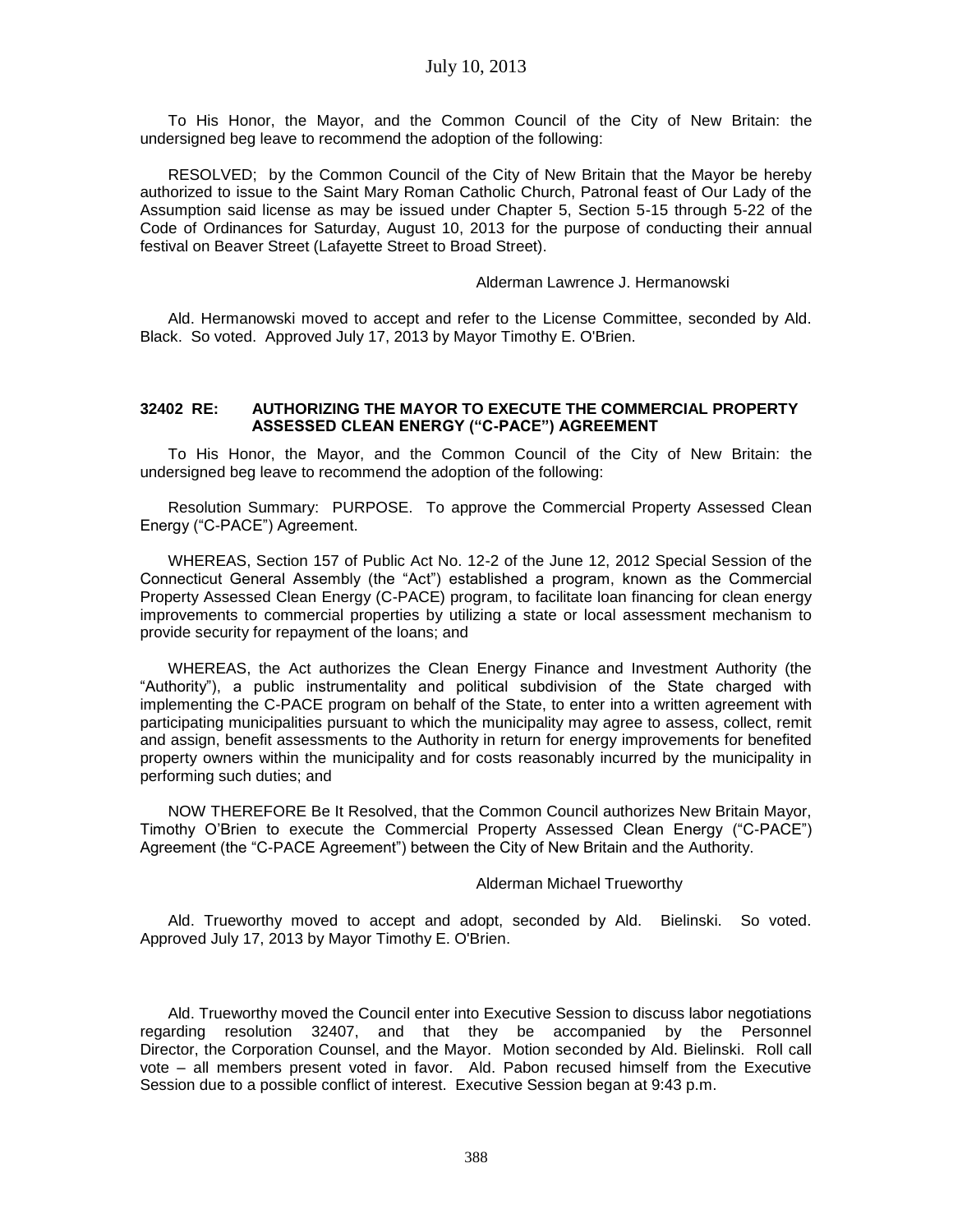The Council voted to return to order at 10:21 p.m. on motion of Ald. Bielinski, seconded by Ald. Trueworthy.

# **RESOLUTION**

#### **32407 RE: AGREEMENT BETWEEN THE CITY AND UE LOCAL 222 CILU/CIPU, CILU#25 – TELECOMMUNICATORS**

To His Honor, the Mayor, and the Common Council of the City of New Britain: The undersigned beg leave to recommend the adoption of the following:

WHEREAS, The City of New Britain and Local 222 have concluded negotiations and reached a tentative agreement for a wage and health insurance reopener covering the period July 1, 2013 to June 30, 2015; and

WHEREAS, Local 222 members have ratified the tentative agreement; and

WHEREAS, Action is required by the Common Council of the City of New Britain in accordance with Ordinances of the City of New Britain and Connecticut General Statutes; now therefore be it

RESOLVED, That the proposed agreement between the City of New Britain and Local 222 be and hereby is approved by the Common Council of the City of New Britain.

#### Alderman Michael Trueworthy

Ald. Pabon recused himself due to a possible conflict of interest. Ald. Trueworthy moved to accept and adopt, seconded by Ald. Bielinski. So voted. Approved July 17, 2013 by Mayor Timothy E. O'Brien.

Ald. Pabon returned to the Chamber.

Ald. Trueworthy moved to suspend the rules in order to amend the agenda, seconded by Ald. Bielinski. So voted.

Ald. Trueworthy moved to amend the agenda by adding 32398-1(K1), 32401-1(K2), 32398- 2(5A) and 32401-2(8A), seconded by Ald. Bielinski. Roll call vote – all members present voted in favor.

# **LICENSE COMMITTEE**

## **32398-1 RE: NEW BRITAIN BONANZA FESTIVAL – AUG. 11, 18 AND 25, 2013**

To His Honor, the Mayor, and the Common Council of the City of New Britain: the undersigned beg leave to report the following:

The Committee on Licenses recommended on July 10, 2013 the adoption of the following:

RESOLVED; by the Common Council of the City of New Britain that the Mayor be and is hereby authorized to issue to the Civic Mind Studios said licenses as may be issued under Chapter 5, Section 5-15 through 5-22 of the Code of Ordinances for Sunday, August 11, 18 and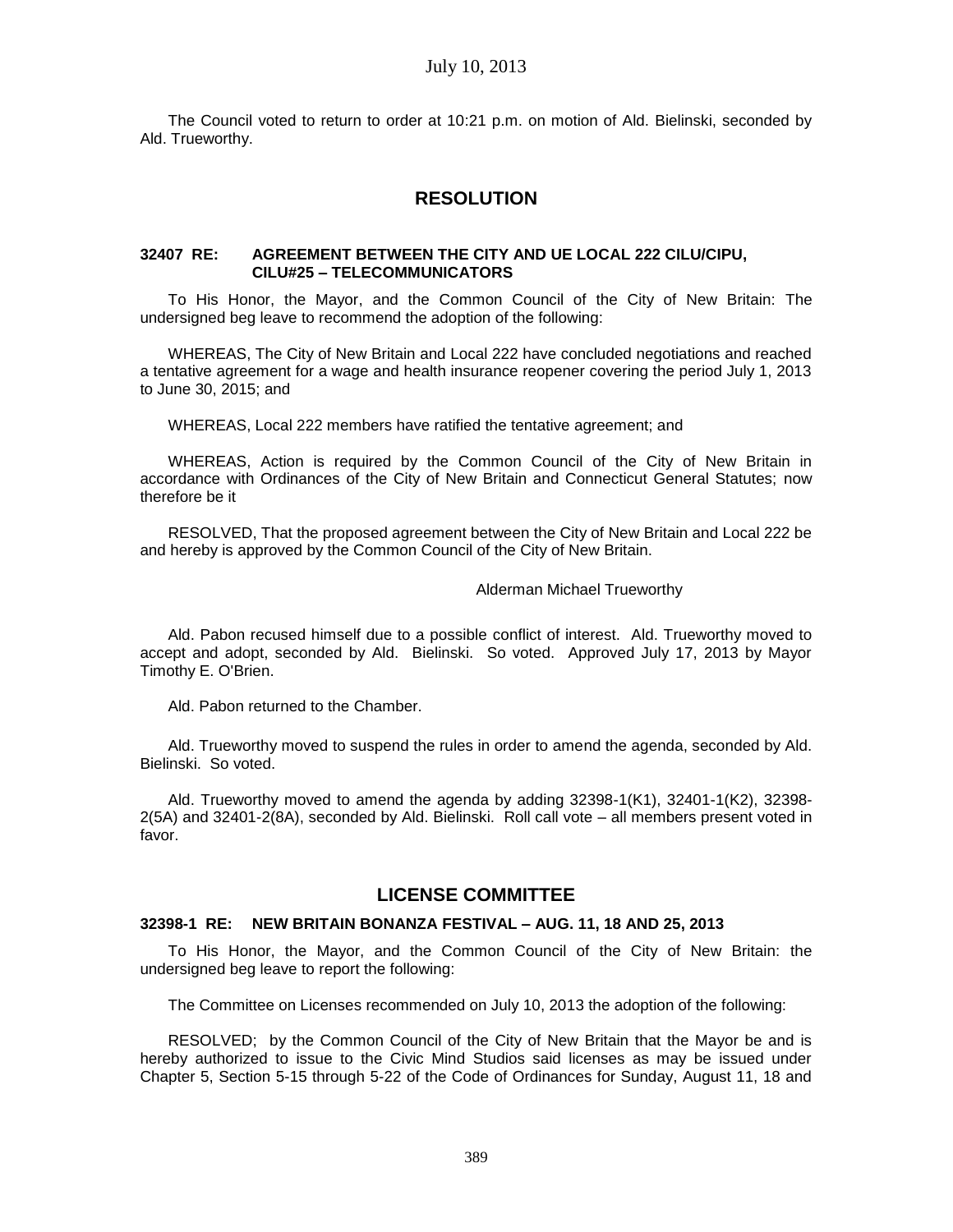25, 2013 from 12:00 p.m. – 5:00 p.m. for the purpose of conducting the New Britain Bonanza Festival on Main Street/Central Park, New Britain, Conn.

### Alderman Lawrence Hermanowski

Ald. Hermanowski moved to accept, seconded by Ald. Black. So voted. Approved July 17, 2013 by Mayor Timothy E. O'Brien.

### **32401-1 RE: ST. MARY ROMAN CATHOLIC CHURCH, PATRONAL FEAST OF OUR LADY OF THE ASSUMPTION – AUG. 10, 2013**

To His Honor, the Mayor, and the Common Council of the City of New Britain: the undersigned beg leave to report the following:

The Committee on Licenses recommended on July 10, 2013 the adoption of the following:

RESOLVED; by the Common Council of the City of New Britain that the Mayor be hereby authorized to issue to the Saint Mary Roman Catholic Church , Patronal feast of Our Lady of the Assumption said licenses as may be issued under Chapter 5, Section 5-15 through 5-22 of the Code of Ordinances for Saturday, August 10, 2013 for the purpose of conducting their annual festival on Beaver Street (Lafayette Street to Broad Street).

> Alderman Lawrence J. Hermanowski Chair

Ald. Hermanowski moved to accept, seconded by Ald. Black. So voted. Approved July 17, 2013 by Mayor Timothy E. O'Brien.

# **RESOLUTIONS**

#### **32398-2 RE: LICENSE – NEW BRITAIN BONANZA FESTIVAL – AUGUST 11, 18 AND 25, 2013**

To His Honor, the Mayor, and the Common Council of the City of New Britain: the undersigned beg leave to recommend the adoption of the following:

RESOLVED; by the Common Council of the City of New Britain that the Mayor be and is hereby authorized to issue to the Civic Mind Studios said licenses as may be issued under Chapter 5, Section 5-15 through 5-22 of the Code of Ordinances for Sunday, August 11, 18 and 25, 2013 from 12:00 p.m. – 5:00 p.m. for the purpose of conducting the New Britain Bonanza Festival on Main Street/Central Park, New Britain, Conn.

# Alderman Lawrence Hermanowski

Ald. Hermanowski moved to accept and adopt, seconded by Ald. Black. So voted. Approved July 19, 2013 by Mayor Timothy E. O'Brien.